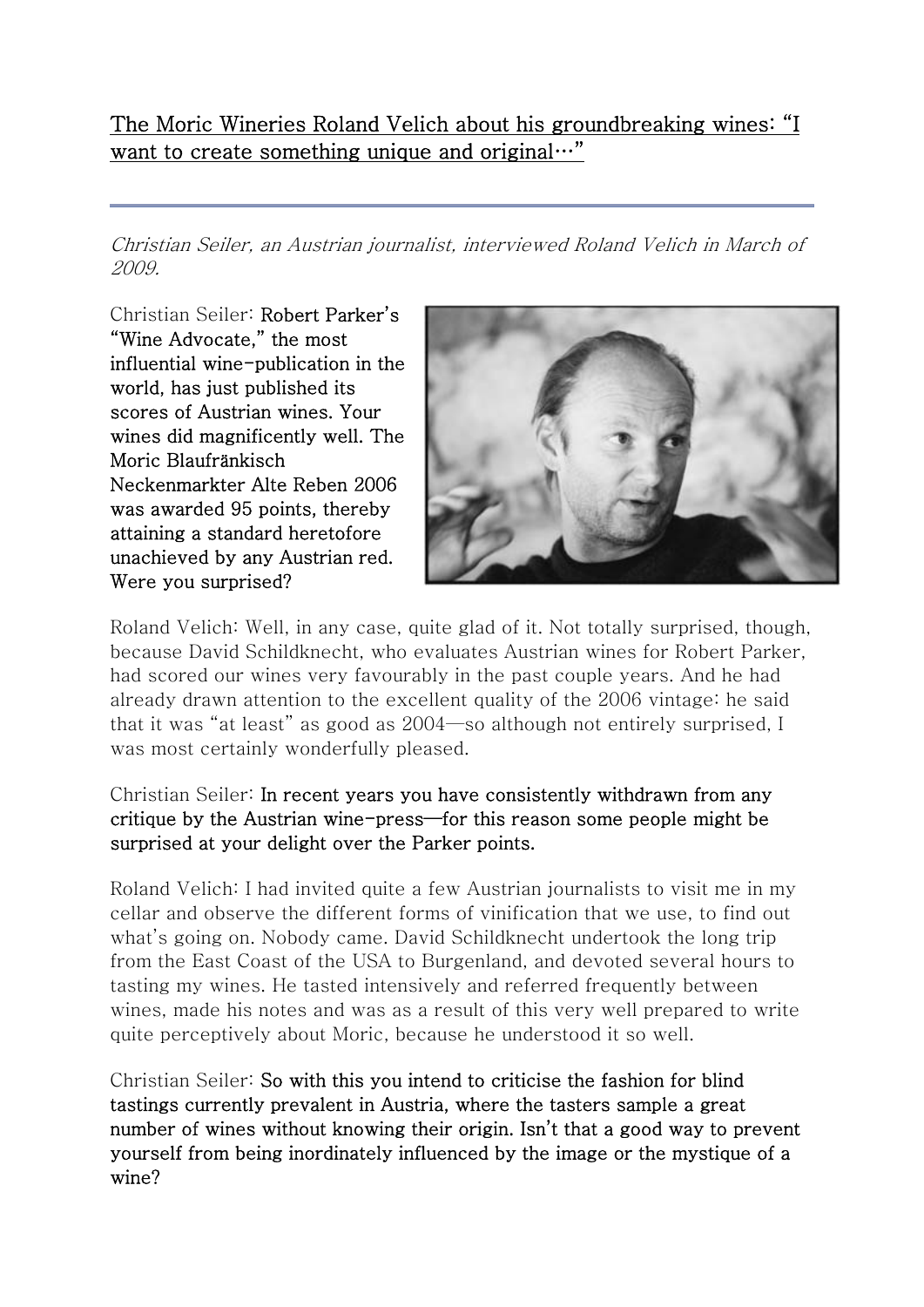Roland Velich: Not at all. In blind tastings as a rule one tends to prefer wines of the currently fashionable style, which means alcohol content, intensity from new oak and the degree to which it has been toasted—so that one is distracted by opulence, weight and power. Finesse doesn't stand a chance in blind tastings.

# Christian Seiler: How is that?

Roland Velich: The palate is simply not intended to try 30-50 samples within a couple of hours. And wine isn't made to be experienced in this fashion. The very nature of wine invites one to spend time with it, and to appreciate over time the pleasure of its various qualities and characteristics.

### Christian Seiler: Plainly speaking, wines that don't follow the current fashion score poorly in blind tastings?

Roland Velich: Clearly so. Elegant and finely-tuned wines—which are designed to develop over time, first in the barrel and then in the bottle—are very difficult to evaluate when you taste them young. They don't reveal themselves. And they don't stand a chance alongside the heavyweights. For this reason I've stopped showing my wines in Austrian tastings. The style of your wines, as you describe them, presents quite a departure from the currently favoured model of Austrian red wine. You are pursuing the goals of expressing minerality and terroir, while your most successful colleagues are producing fruity, powerful and oak-influenced wines.

# Christian Seiler: Why did you decide to swim against the mainstream?

Roland Velich: For me that's got a lot to do with the concept "Tradition." Burgenland is an ancient wine-region. For example, the vineyards of Neckenmarkt, in the southern foothills of the Ödenburger Mountains, have always fascinated me. I had always engaged myself with differing soils types, but primarily with the ancient grape variety Blaufränkisch.

#### Christian Seiler: Why exactly Blaufränkisch?

Roland Velich: Because so far as quality is concerned, the variety is fairly durable. Even when it's made in style that's totally modern, or even sloppily vinified, it yields interesting results. So I got it into my head to find out what happens when I allow Blaufränkisch grapes to ferment into wine under the best possible conditions. I wanted to know: what are the expressive capabilities of this variety? What happens when I don't distort the wine by means of technology?

# Christian Seiler: How did you get the idea, that in fact the Blaufränkisch possessed the potential to yield great wine?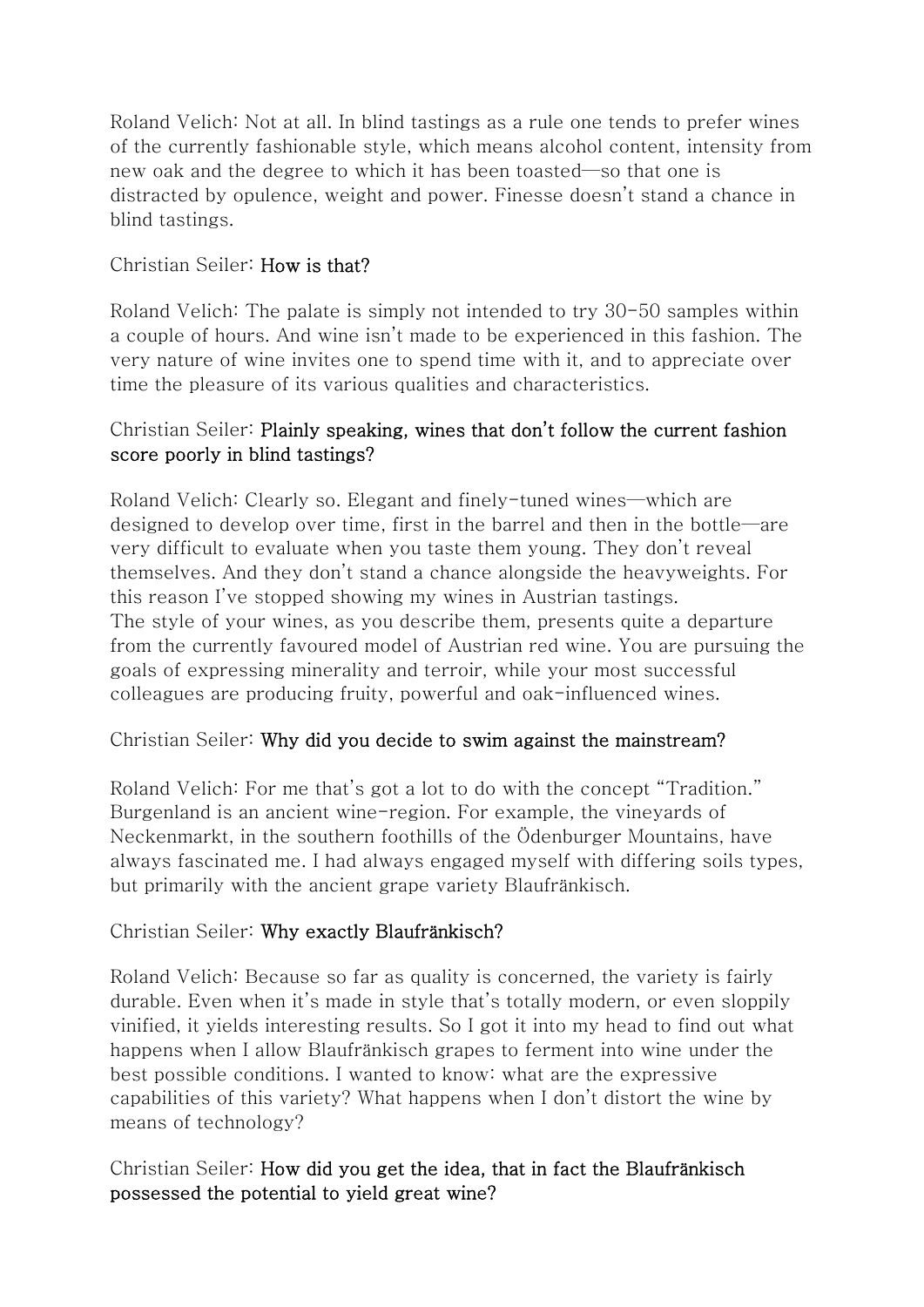Roland Velich: Initially in a purely theoretical fashion. Burgenland is situated at the northwestern gateway to the Pannonian world, where the climate is rather somewhat cooler. The nights in September are no longer so oppressively hot, and since the Blaufränkisch is picked in October, frequently toward the end of October, the grapes have time in the cool nights to develop very refined aromas. That fits quite well with my idea of making wines that are not so powerful and opulent as in the southern regions of Europe, or in the New World, where the heat supresses most any sense of delicacy.

### Christian Seiler: Despite this, it wasn't obvious to concentrate on Blaufränkisch and to develop an entirely new style for this variety…

Roland Velich: No, not at all. But here comes the practical part: I had always tasted old Blaufränkisch wines, which reminded me of entirely different regions: of wines from Piedmont, of Pinot Noir from Burgundy—possibly also of the Syrah from the northern Rhône. I was struck by flashes of similarity.

### Christian Seiler: And these were?

Roland Velich: Partly the fruit, partly the structure, partly the spice. There are places in Burgenland which provide a spice similar to that of Northern Rhône Syrah, particularly when the Blaufränkisch has the chance to develop for years in the bottle.

#### Christian Seiler: You mean the top wines?

Roland Velich: No, it works with simply made wines as well. In grapes from certain vineyards in Lutzmannsburg, a tannin structure develops in this fashion that is similar to Nebbiolo from Piedmont.

# Christian Seiler: You have, then, utilised a deep knowledge about international wines to divine the potential of Blaufränkisch

Roland Velich: Of course. I am a wine grower, body and soul. My enthusiasm for wines didn't stop at the borders of Burgenland, or even Austria. It was clear to me that I wanted to know more about the so-called great wines. How do the vineyards look? How are the soils composed? How are the grapes harvested? How do the people work in the cellar? What, all things considered, distinguishes a great wine?

# Christian Seiler: You acquired this knowledge with the intention of making a great wine yourself someday?

Roland Velich: I just took notes, and made comparisons. What is it that makes La Tâche so special? Why does it stand apart from all other wines?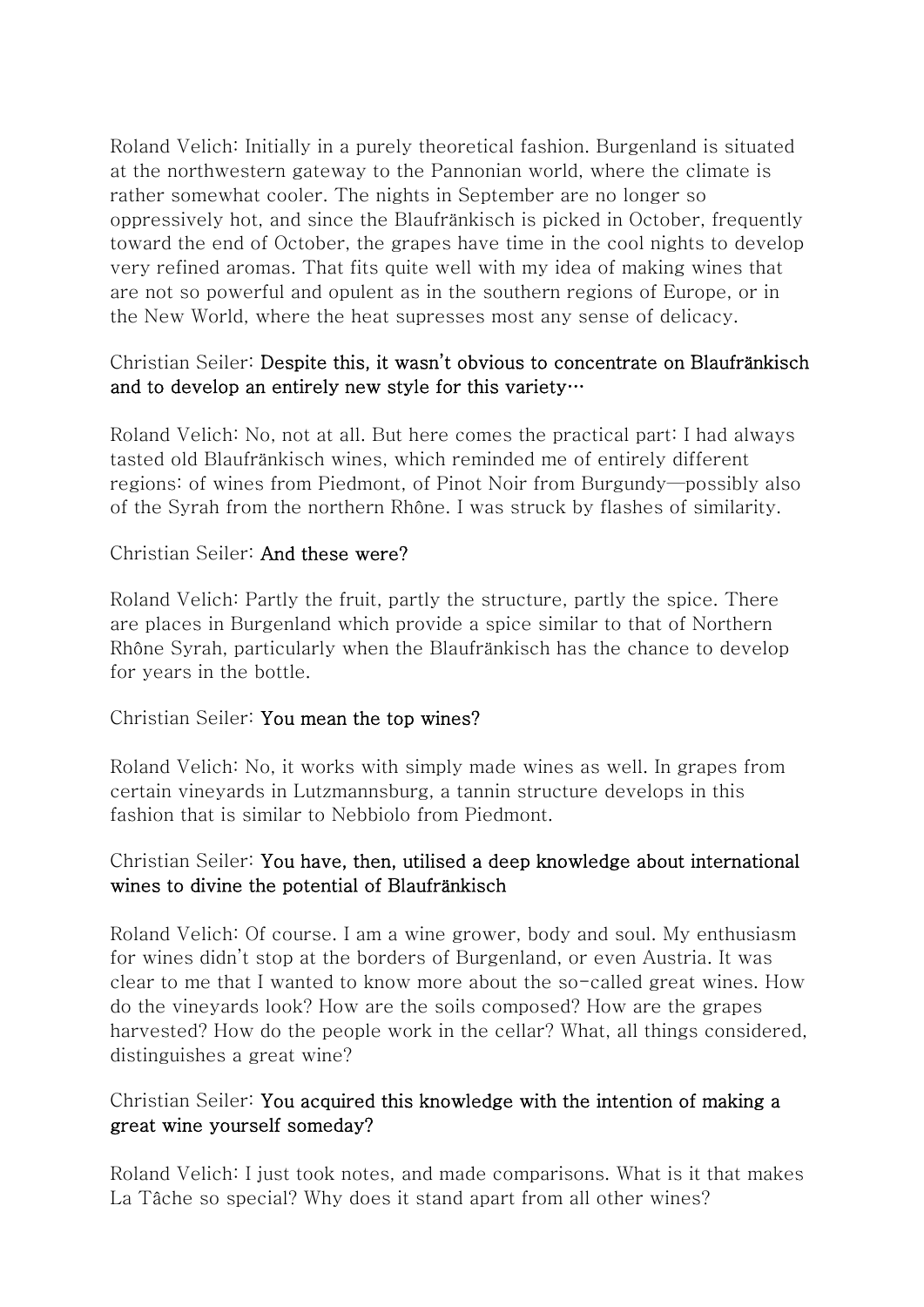# Christian Seiler: And the answer?

Roland Velich: That it's not the opulence, not the power—but rather the eloquence of a special perfume, which makes a wine from a particular region or site so incomparable. The French call this "goût de terroir": the flavour that a small patch of ground calls forth in combination with a grape. That's the special thing—the encounter with nature. It's the art of allowing something to develop naturally, something that no technical wizardry can possibly fabricate.

# Christian Seiler: Where have you experienced this "goût de terroir" the most intensely?

Roland Velich: Interestingly enough, in the borderlands of winemaking, at the extremes of where grapes can be grown. The places where the vines have a tougher time of it, where they are challenged by climatic conditions during the course of a year. That's exactly what puts a vine in the position of producing something totally great.

# Christian Seiler: And why is that?

Roland Velich: Because the plants must root themselves deeper, and the dayto-night differences in temperature are substantial. We find this in Burgundy, in Chablis, in the Riesling-growing parts of Germany, in Austria with Riesling and Grüner Veltliner, and—as I see it, particularly with Blaufränkisch in Burgenland.

Christian Seiler: So you just put two and two together?



Roland Velich: It wasn't quite that simple. It was more of an experiment. I wanted first-off to understand what is possible, naturally inspired by the thought that a fine and elegant wine should be the result, a wine that doesn't grab attention by means of opulence, but rather from the lasting impression of terroir in its character. For this reason I

came simultaneously to two places, to Lutzmannsburg and Neckenmarkt, to vineyards some ten kilometers apart, in order to see what the detailed combinations of soil, grape variety and microclimate might be capable of producing.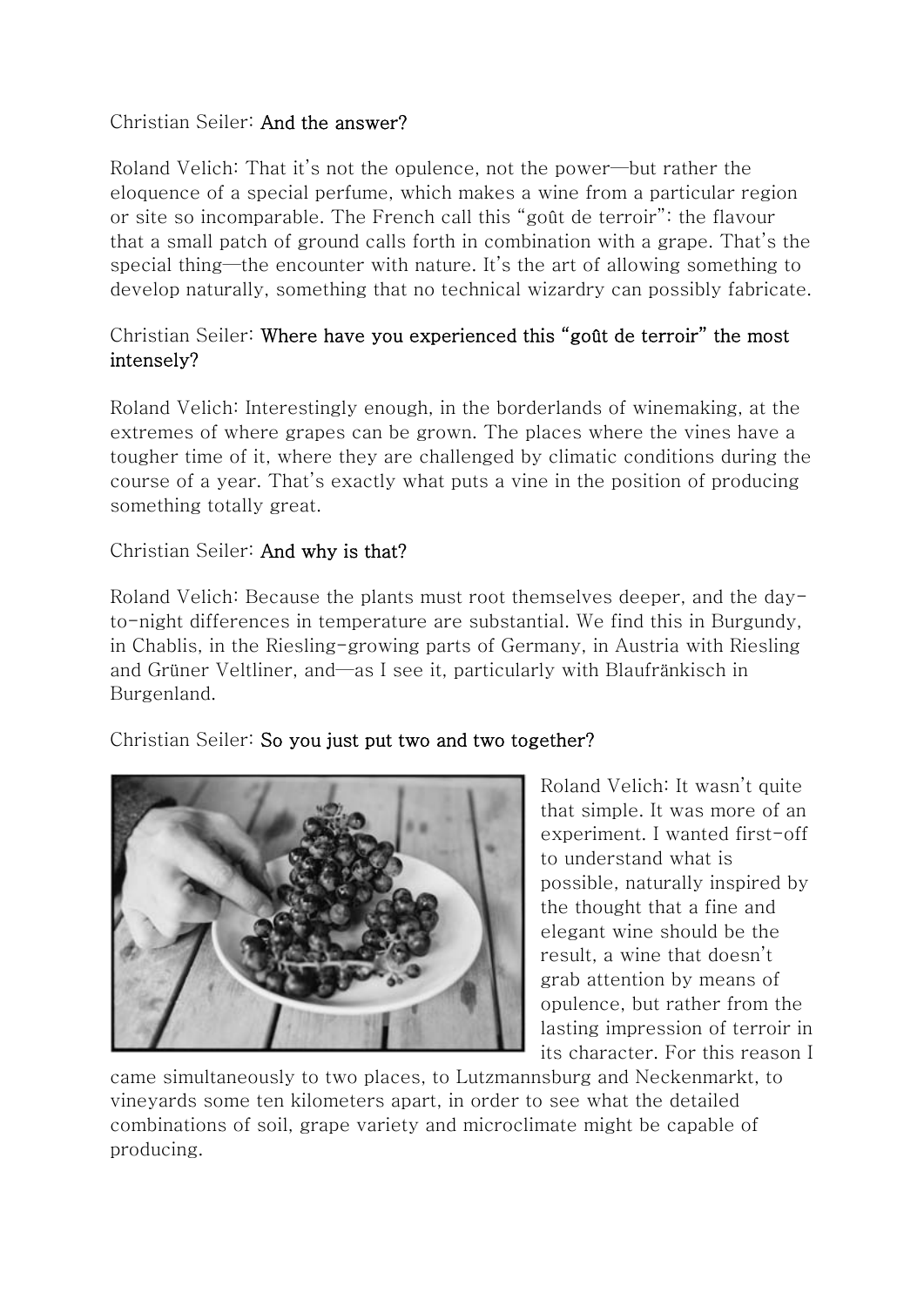# Christian Seiler: You say that great wines bring the flavour of their place of origin to the fore. Can Blaufränkisch do that?

Roland Velich: I believe that with Moric we've provided the evidence of this.

# Christian Seiler: And how is that evidence demonstrated?

Roland Velich: Our wines, which come from various vineyard sites, but made by a single hand, exhibit totally different flavour-profiles. One notices this not only in sites that are a few kilometers apart from one another in Neckenmarkt and Lutzmannsburg, but also in the individual vinification of grapes from gneiss, loam, limestone or slate soils in Neckenmarkt. This provides me with the evidence that Blaufränkisch can do what a great variety has got to do.

### Christian Seiler: At the time you began to devote yourself to Blaufränkisch, who shared your assessment of the variety?

Roland Velich: Let's just say that there were more skeptics than there were believers.

### Christian Seiler: And as your first wine from the vintage 2001 came on the market?

Roland Velich: The reaction was relatively unanimous: we've got something lean and wispy, it's got relatively little alcohol and relatively little new wood. No new super-Burgenländer. Of no great interest.

#### Christian Seiler: So the skeptics saw their views confirmed?

Roland Velich: Yes, but there were of course individuals who considered the experiment to be a success, like the wine merchant Oskar Ammann in Nenzing. There were a few others, and that was also extremely important for me.

#### Christian Seiler: For economic reasons?

Roland Velich: Exactly. I was fortunate in that I already had many contacts international ones as well.

# Christian Seiler: Since you together with your brother Heinz had already made white wines, including the very successful chardonnay "Tiglat," considered to be one of the best whites in Austria.

Roland Velich: Yes. With "Tiglat" we managed to make a variety—not native to Austria—speak with our voice. With the Blaufränkisch I wanted rather to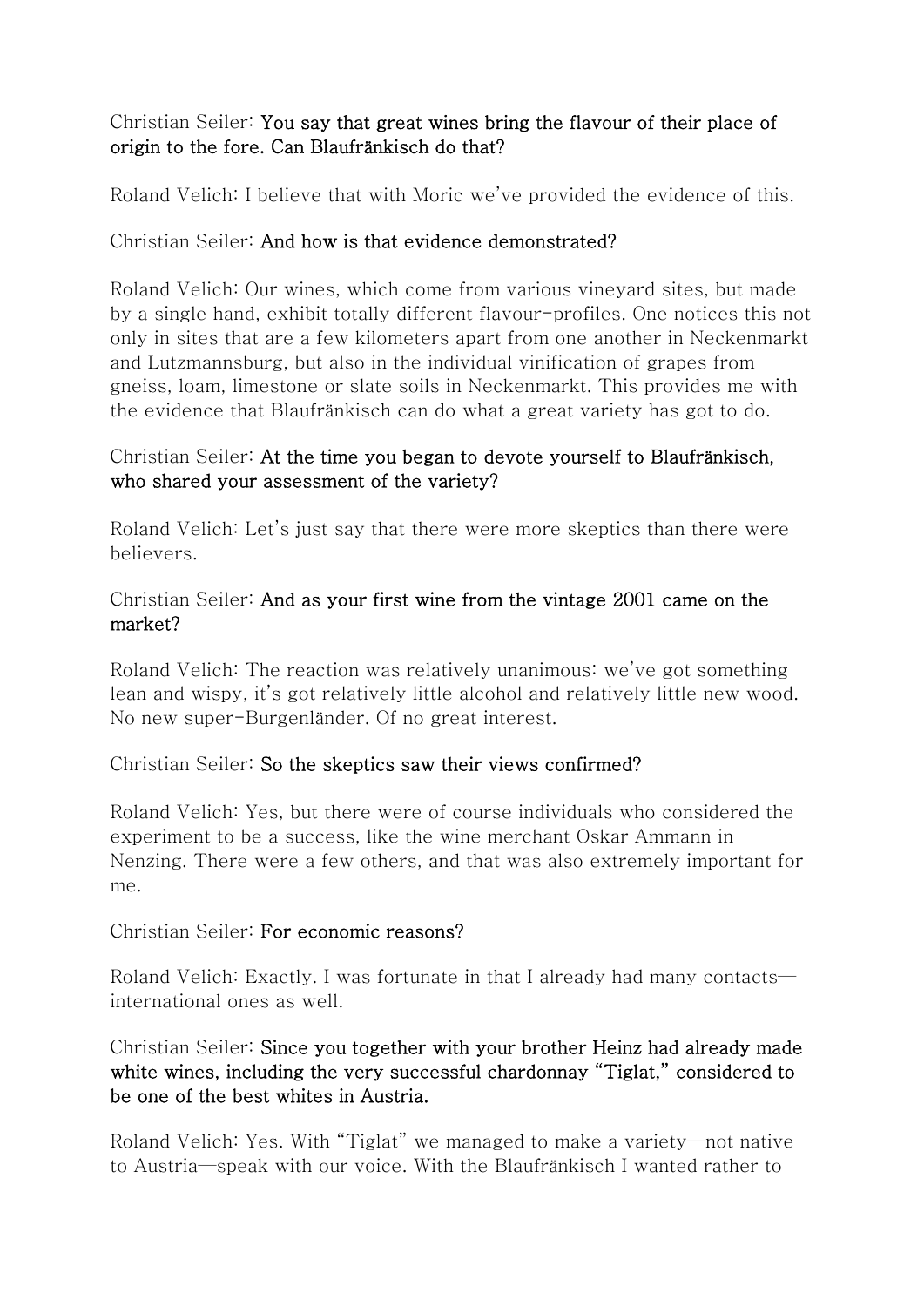give an indigenous grape an unmistakeable and distinctive status. I wanted to create an original.

# Christian Seiler: How does your winemaking philosophy translate itself into practice? How does one "allow a wine to express itself," as you are fond of saying?

Roland Velich: First we looked for old vines, which perhaps don't yield as bountiful a harvest as the younger ones, but offer significantly more flavour. The stalks were a little weaker, the bunches looser, with smaller berries. That's the first resource. Then it became a matter of harvesting perfect quality. That meant, most frequently, reducing the yield, and—most importantly—stringent selection at harvest. Then we brought the grapes into the cellar, where we tried to do what earlier generations had always done.

### Christian Seiler: Namely?

Roland Velich: We let the grapes begin fermenting on the skins in wooden vats, with only a little extraction made by means of punchdown, so that the tannins couldn't get the upper hand. We attempted to take the raw material to the next part of the process in the best possible condition, without changing the character of this material at



all… Because when you cut the bunch from the vine, that's when the quality of the wine is determined. You can only try to optimise this in the cellar—you can add no quality to the wine. You can only express what's already there.

### Christian Seiler: You speak about the traditional methods of vinification. Whose tradition? Cellar technique in Burgenland, or in other wine regions?

Roland Velich: Naturally, it's a synthesis, because that's the story of winemaking tradition in Burgenland. The winemakers certainly had no threeweek maceration time seventy or thirty years ago… and they hadn't reduced their yields, simply because they couldn't afford to do so. The old winemakers valued abundant harvests more than they did a bunch of grapes in perfect balance and ripeness. Refinement, depth and elegance aren't really part of our tradition here.

Christian Seiler: So, no tradition?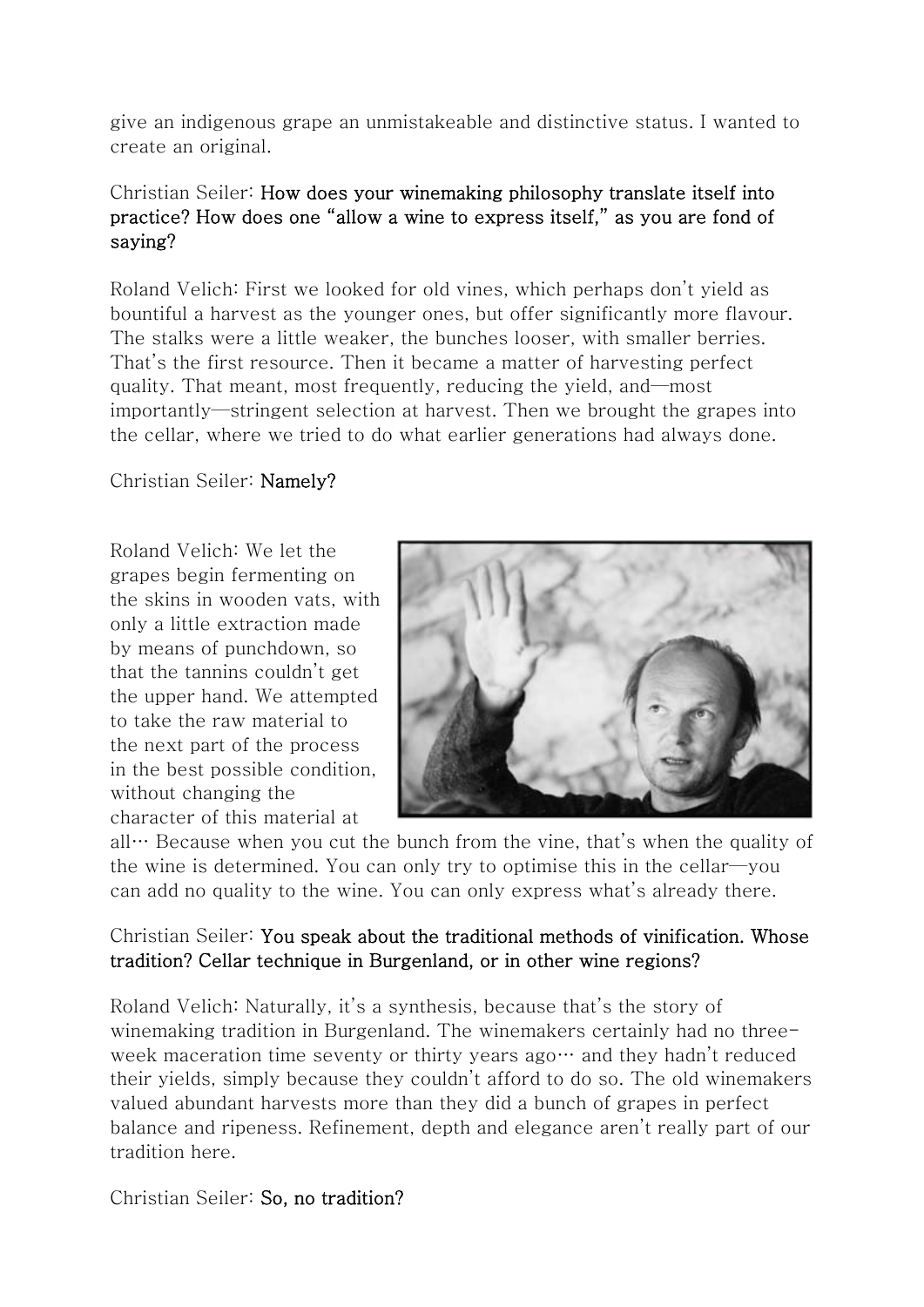Roland Velich: Let's call it a re-acquaintance with a grape variety, with old growing-regions and old vines, but also with the determination to perfect the product contrary to tradition, for the high-end sector. Not to render the wine more impressive, but to enhance its delicacy of expression.

# Christian Seiler: And how do you define delicacy?

Roland Velich: Balance between alcohol, tannin and acids. The tactile style and the feel of the wine. Wine should ultimately be able to quench thirst, and do this without needing a liter of water alongside to wash it down. This brings me back to Burgundy—a classically made red Burgundy is never heavy or cumbersome. Never.

#### Christian Seiler: Back to delicacy…

Roland Velich: Delicacy has much to do with aesthetics. One's senses and perceptions must be educated, like in music or visual art. One requires a certain education of the palate, in order to appreciate the delicacy that is there to be appreciated. That is crucial.

## Christian Seiler: Back when you launched Moric, there were very few purely varietal Blaufränkisch at the top-end. Today that's different. The upper echelons of the Parker ratings are almost exclusively populated by Blaufränkisch. Have you changed the Burgenländer winemaking landscape?

Roland Velich: Let's just say this: never before in the history of winemaking in Burgenland did we have so many wines from hundred-percent Blaufränkisch grapes in the upper-quality range—whose expression is based in elegance, expression and character of origin, that are fermented with natural yeast in large wooden barrels—as we do today.

#### Christian Seiler: You put that very diplomatically. Now name some names.

Roland Velich: I had, of course, a few colleagues, who have always had a good hand with Blaufränkisch. Uwe Schiefer from Eisenberg, for example, who was perhaps convinced by my work to apply himself more intensely… And that goes in the other direction as well: Uwe's 1997 Rheiburg is an unbelievable wine, which still today tastes youthful and shows what exactly what grew on the vine. And of course there are other examples—wines from a few Mittelburgenland producers, the ones from the Krutzler family, from Ernst Triebaumer, old bottlings from the Schuster family in Zagersdorf, which demonstrate how great the potential of this variety is.

Christian Seiler: So you related to these experiences, without feeling obliged to recreate them personally.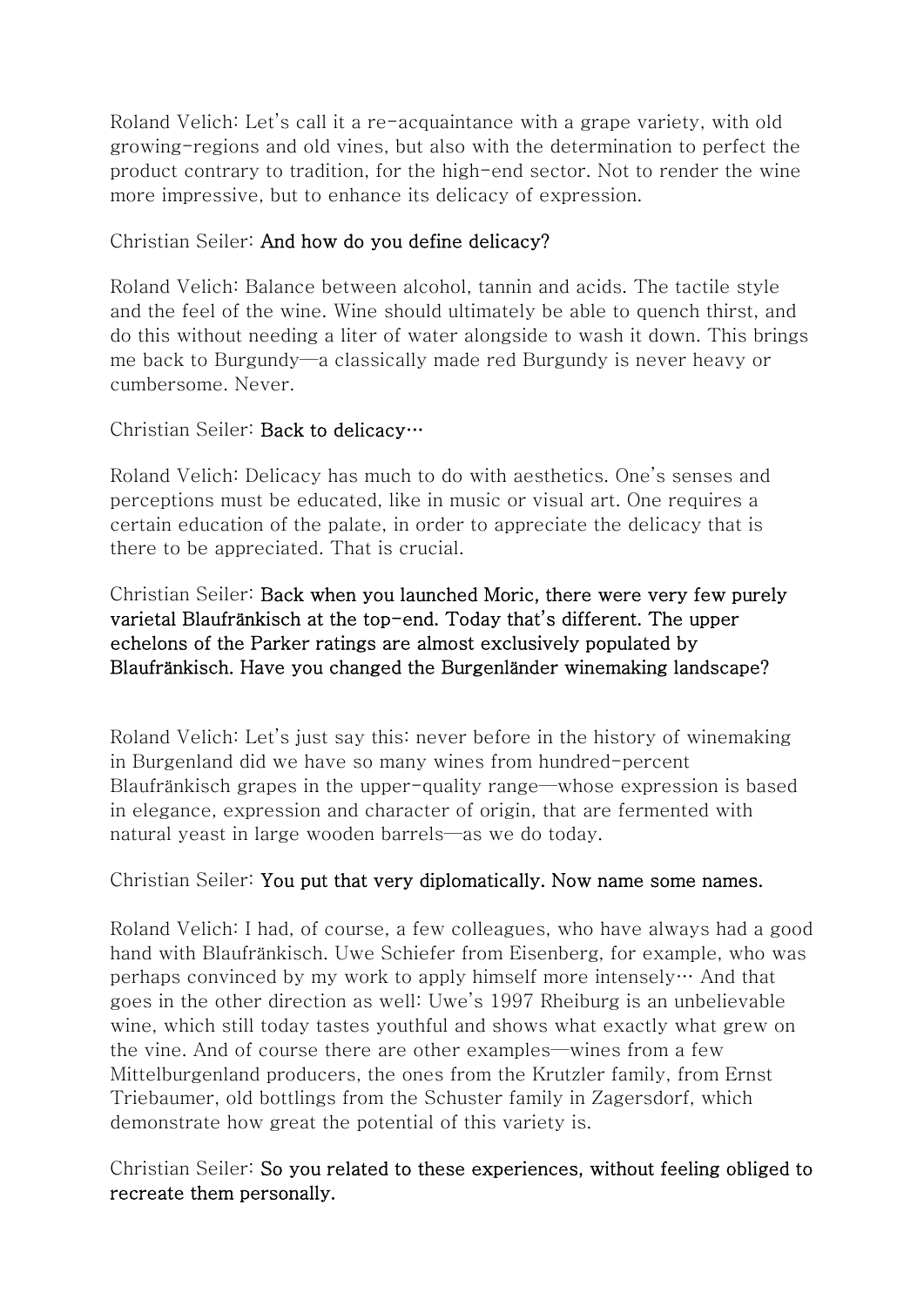Roland Velich: That's correct. I can build upon the experience of the old masters. They help me to refine my own philosophy, in that I can compare and correlate my results with theirs.

# Christian Seiler: And did you know, tasting the first Moric vintage, that you'd hit paydirt?

Roland Velich: Honestly, yes. 2001 was not a great vintage, and I had a few start-up difficulties to deal with. But this wine already showed evidence that was very encouraging. Then came 2002, a magnificent vintage—not too hot, but rather with cool periods, which is ideal for Blaufränkisch. The grape material was better than I could hope for, and in the meantime we had added wooden vats for the open maceration, and we could work like I'd always dreamed of doing.

# Christian Seiler: The 2001 Moric received a rather cool reception from the pundits—did that change with 2002?

Roland Velich: The reactions were, very good but not exceptional. That's totally ridiculous, when one drinks the wine today. There's a cloud of perfume that climbs out of the glass. So much intensity, finesse, velvety elegance. I'm always impressed myself, again and again.

# Christian Seiler: What happened during the maturation in the bottle?

Roland Velich: It wasn't just that the tannins mellowed and the acids worked themselves into balance, but the aromas just exploded. That is exactly what I had always wished for.

Christian Seiler: In the current Parker reviews your Grüner Veltliner from St. Georgen got rated on the same rung of the ladder as the best Wachauer and Kamptaler GVs. What's this with Grüner Veltliner from Burgenland?



Roland Velich: I'm always inspired by the idea of creating something original, and incidentally, Grüner Veltliner is in fact the most widely planted grape variety in Burgenland. So I said to myself, it must be possible to make a Grüner Veltliner that doesn't emulate the style of